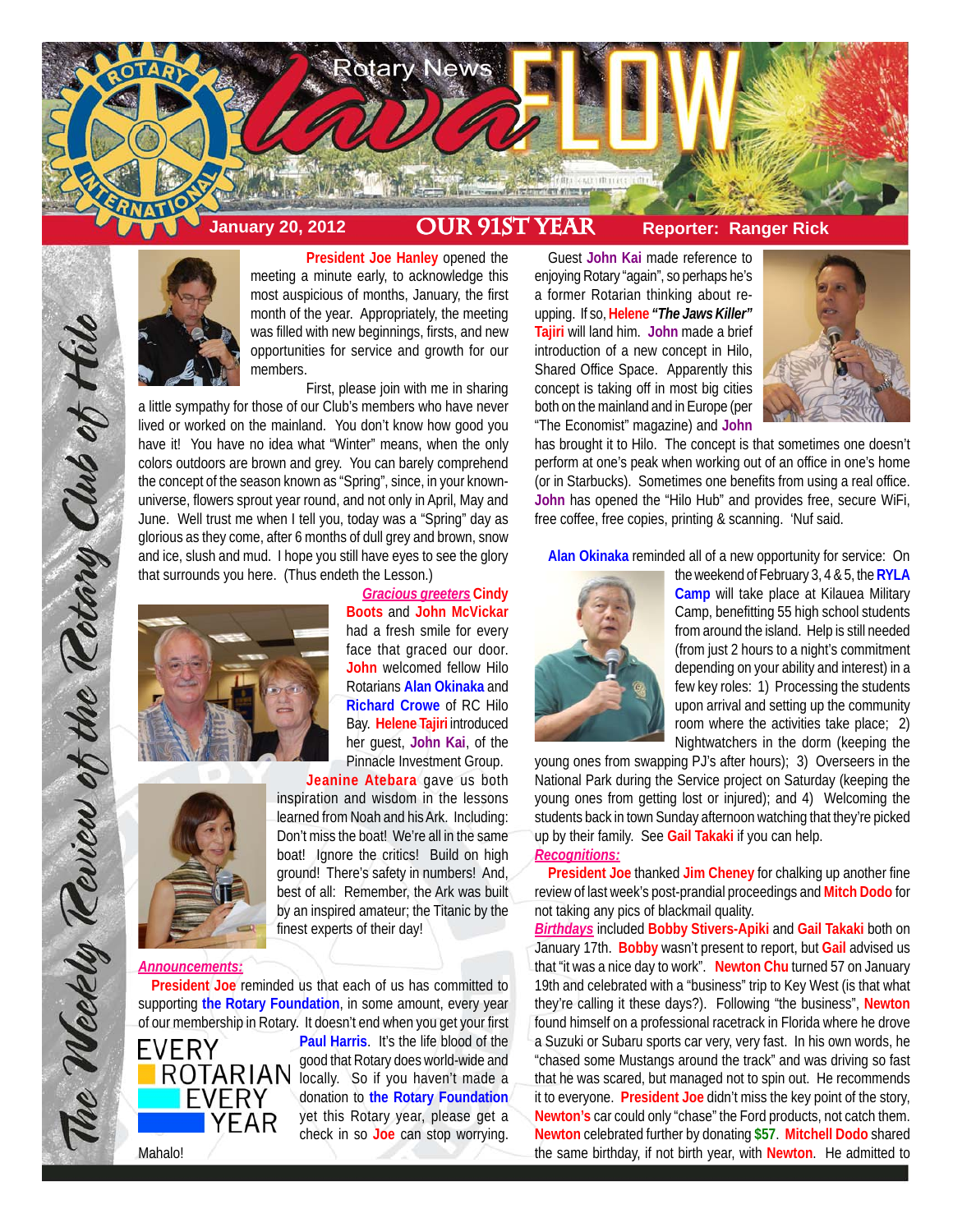### *Birthdays:*

**Doug Espejo** January 8 **Ketura DeMattos** January 10 **Bobby Stivers-Apiki** January 17 **Gail Takaki** January 17 **Newton Chu** January 19 **Mitchell Dodo** January 19

## *Club Anniversary:*

**Yoko Hayano** January 7 **Judy Gibson** January 13 **Scott Brand January 14 Bob Hanley** January 14 **Stew Hussey** January 15 **Nancy Cabral** January 29 **Jenny Johnson** January 30 **Richard Johnson** January 30

## *Announcements:*

**Fri. January 27 Club Assembly**

**Fri. February 3 Neill Franklin**

**Fri. February 10**

**Fri. February 17**

|                                                    | <b>Joseph Hanley</b> |
|----------------------------------------------------|----------------------|
| President Elect  Alan Kusunoki                     |                      |
| Vice President  Alberta Dobbe                      |                      |
| Immediate Past President  Stewart Hussey           |                      |
|                                                    |                      |
|                                                    |                      |
| Sergeant-at-Arms  Chris Tamm                       |                      |
| <b>Director - Club Administration  Kerry Glass</b> |                      |
| Director - Service Projects  Mitchell Dodo         |                      |
| <b>Director - Rotary Foundations  Susan Munro</b>  |                      |
| Director - Membership  James Cheney                |                      |
| Director - Public relations  Robert Hanley         |                      |
| International Service  Steve Yoshida               |                      |
| Community Service  Wallace Wong                    |                      |
| Vocational Service  John McVickar                  |                      |
| New Generations  Rand Mundo                        |                      |
|                                                    |                      |
| The Rotary Foundation  Susan Munro                 |                      |
| Hawaii Rotary Youth Foundation  Mitchell Dodo      |                      |

being all of 42 years old this week and reminded us that he joined our Club 13 years ago at age 29. He was a bit shocked at "how old" the members were back then, but now he keeps hearing from others how they wish they were as young as 42 years now. **Mitchell** related the fact that he noted early on how well older members like **Russ Oda** aged, so he asked **Russ** the secret. **Russ** replied, he hung out with young people, and that kept him reminded all and young. **Mitch** wondered back then, what was the benefit to him, a young man, of hanging out with all those "old" people. He never answered that question, but it begs another question, what happens when you mostly hang out with dead people? **Mitchell** capped it off with a **\$50** donation to the **Hawaii Rotary Youth Foundation**.

*Club Anniversaries* included: **Scott Brand** (1-

14); **Bob Hanley** (1-14, as well) who gave **\$20** in celebration; and **Stew Hussey** (1-15) who gave \$30 to cover the joy of the occasion. There were no January wedding anniversaries at all, which surprised **Joe**. (On the mainland, we'd understand the reason to be that the cold weather suppresses the urge to pro-create, so there's not as great a need for legalizing the arrangement in a hurry in the winter. Warm spring weather fosters many a to great things in the play-offs. **Mike Robinson**, surprise summer wedding!)

### *Happy Dollars* were many:

**Gail Takaki** tipped **\$10** and echoed **Alan Okinaka's** request for help with the **RYLA Camp**. She repeated in her own words **Russ Oda's** formula for youthful living, spending time with young people. Remember that these are virtually all **Interact** members, so they already embrace Rotary's values and they are the pool from which our community's future leaders will come. Why not strive beyond being a "knife & fork" Rotarian and give a bit more of your time, you'll be glad you did. **Gail** also thanked **Christine Dhillon** for her active involvement in the **RYLA Camp** this year.

**President Joe** added that he'd personally donate **\$10** for every member of our club who volunteers in the **RYLA** program this year.

**Stan Fortuna** parted with a fin to celebrate the



news that his replacement, a **Dr. Holoua Stender**. **Stan** advised that he was happier than **\$5** represents, but that he's saving up to pay his real estate

broker's fee (looking oddly askance at **Nancy**). **Stan's** motivation in retiring is that he and his wife want to be nearer to their four children and three grandchildren, all of whom are in Michigan or Chicago, so they're building a home on Lake Michigan, about equi-distant from their various progeny.

**Nancy** fessed up (**\$100** worth to **the Hawaii Rotary Youth Foundation**) that her office was pimping **Stan's** immobile estate on Reed's Island. **Nancy** further sundry that the Rodeo is coming to town on



February 18 & 19, AND that her club anniversary comes at the end of this month (when she joined, she was the FIRST female Rotarian in Hilo).

Football match-ups resulted in some Not-Sore-



Loser Happy Dollars: **Cindy Boots** fetched up a **fiver** in honor of the N.Y. Giants, who despite beating the Packers, or perhaps because of it, should go on

the perennial Steeler's Wing-Nut, kicked in a **\$1** for his team losing so early in the season that he didn't suffer as much as usual.

**Lorraine Inouye** feted **Stan** with a **fifty dollar**

donation to **the Rotary Foundation**. She'll miss **Stan**, but was happy to attend a luau at Kam School where one of her grandsons will be graduating this year. **Lorraine** also noted that both she and **Theresa**



K a m e h a m e h a Chronicle, and a rating of 92 points from Wine Schools has found Enthusiast magazine (that's an extremely high**English** signed up as **RYLA Camp** volunteers this year. Finally, **Lorraine** was celebrating the success of her younger sister, in the "plantation girl makes good" category since her sister's pinot noir wine earned a Silver Medal at DeLoach Wines' competition, a Gold Medal from the San Francisco



**Reach Within to Embrace Humanity**